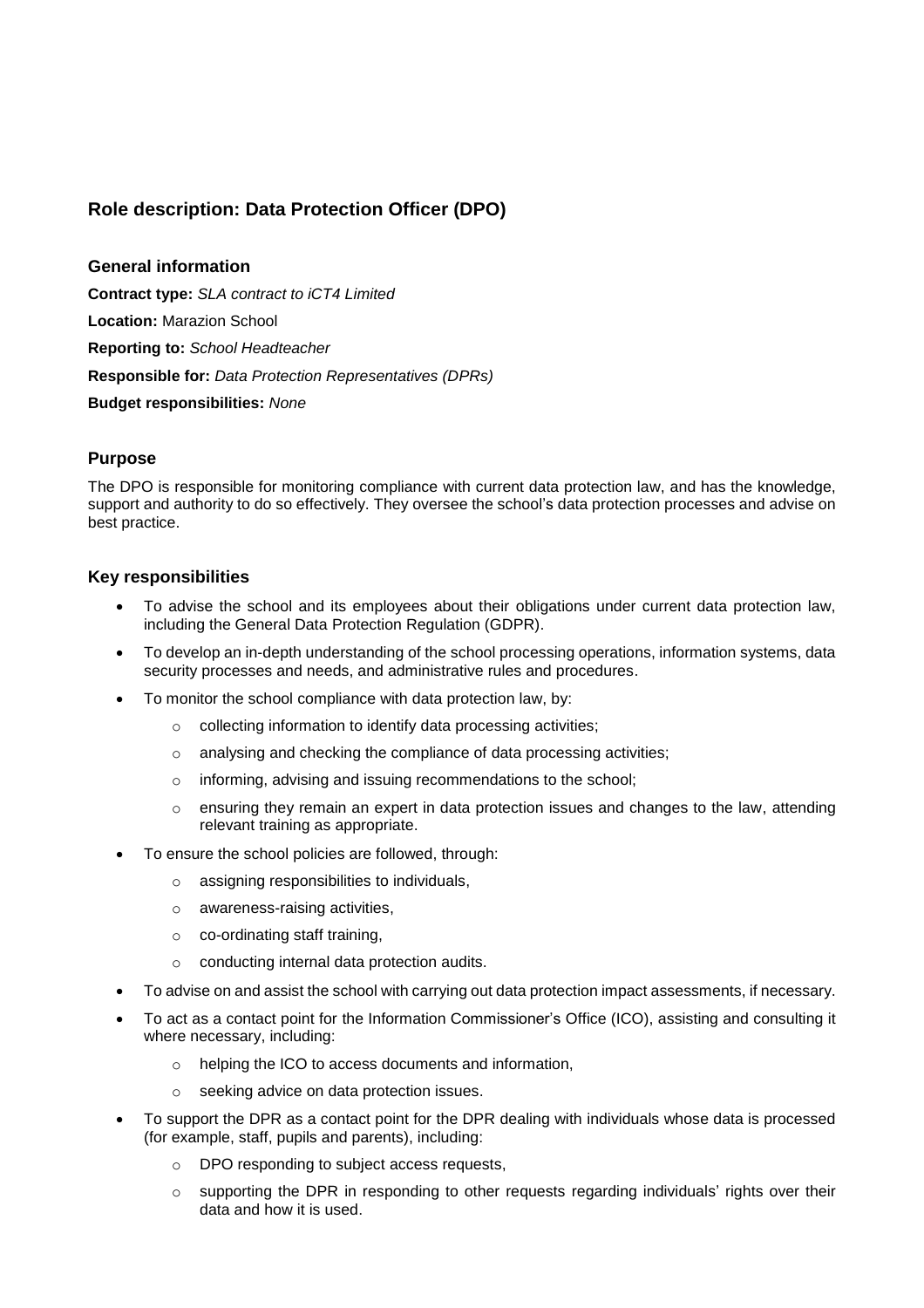- To take a risk-based approach to data protection, including:
	- o prioritising the higher-risk areas of data protection and focusing mostly on these;
	- o advising the school if/when it should conduct an audit, which areas staff need training in, and what the DPO role should involve.
- To report to the board of trustees on the school data protection compliance and associated risks.
- To respect and uphold confidentiality, as appropriate and in line with data protection law, in carrying out all duties of the role.
- To undertake any additional tasks necessary to keep the school compliant with data protection law and be successful in the role.
- To take responsibility for fostering a culture of data protection throughout the school.
- To work closely with other departments and services, such as HR, legal, IT and security, to ensure GDPR compliance.